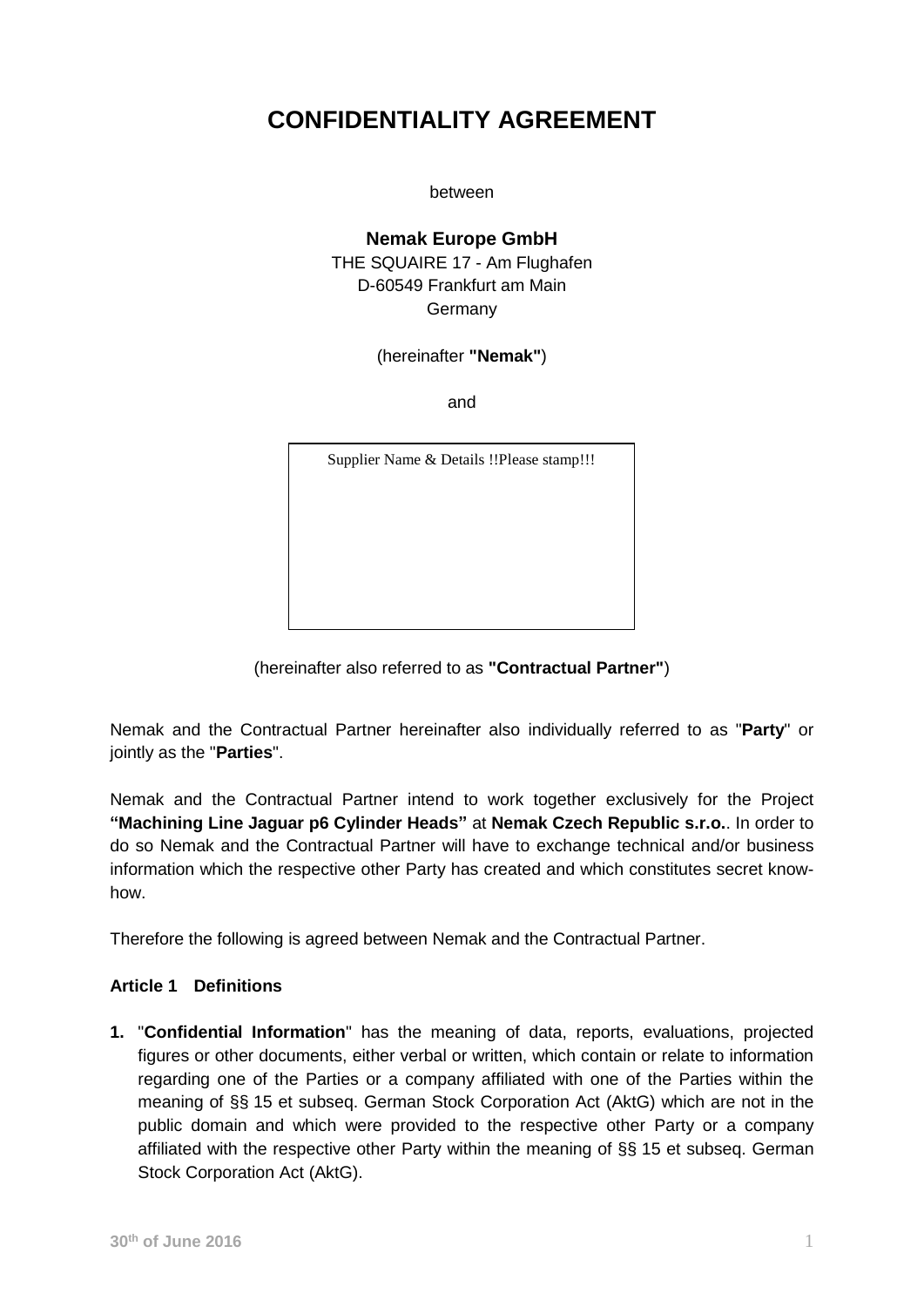**2. "Third Parties"** within the meaning of this Confidentiality Agreement are natural or legal persons which are not a party to this Agreement unless they are companies affiliated with the Parties within the meaning of §§ 15 et subseq. German Stock Corporation Act (AktG). If any information is forwarded these companies shall be subject to the same confidentiality obligations as those set out in this Confidentiality Agreement.

## **Article 2 Confidentiality Obligation**

- **1.** Unless expressly set out elsewhere, the Parties undertake to hold and to treat Confidential Information confidentially, not to give Third Parties access to it either in whole or in part, irrespective of form, without prior written approval from the respective other Party, to protect it from interference from Third Parties and only to use it for the activity for the other Party.
- **2.** The Parties shall only forward Confidential Information to those of its employees or employees of affiliated companies who require such information for the purposes of carrying out activities for the other Party.
- **3.** The Parties shall inform their employees or the employees of their affiliated companies of this confidentiality obligation and ensure that they also comply with the obligations arising therefrom including the period after their employment with the respective Party has ended, in as far as this is permitted under law.
- **4.** The following is not "Confidential Information" within the meaning of this Agreement:
	- a) information which one Party already knew before this information was provided to it by the other Party which the other Party confirmed in writing in each case directly after receipt of this information;
	- b) information which a Third Party provides to one of the Parties without legally being prevented from doing so as against the other Party;
	- c) information which is in the public domain or which will be in the public domain without the Party gaining knowledge of this information infringing this Confidentiality Agreement;
	- d) information which was developed by the Party gaining knowledge of the information itself without the assistance of any Confidential Information;
	- e) information to be disclosed owing to a statutory obligation or a court or official order. In this event the other Party shall be informed of the disclosure without undue delay in writing.

The Party which appeals on the basis of any of the exceptions above shall bear the burden of proof that any of the above exists.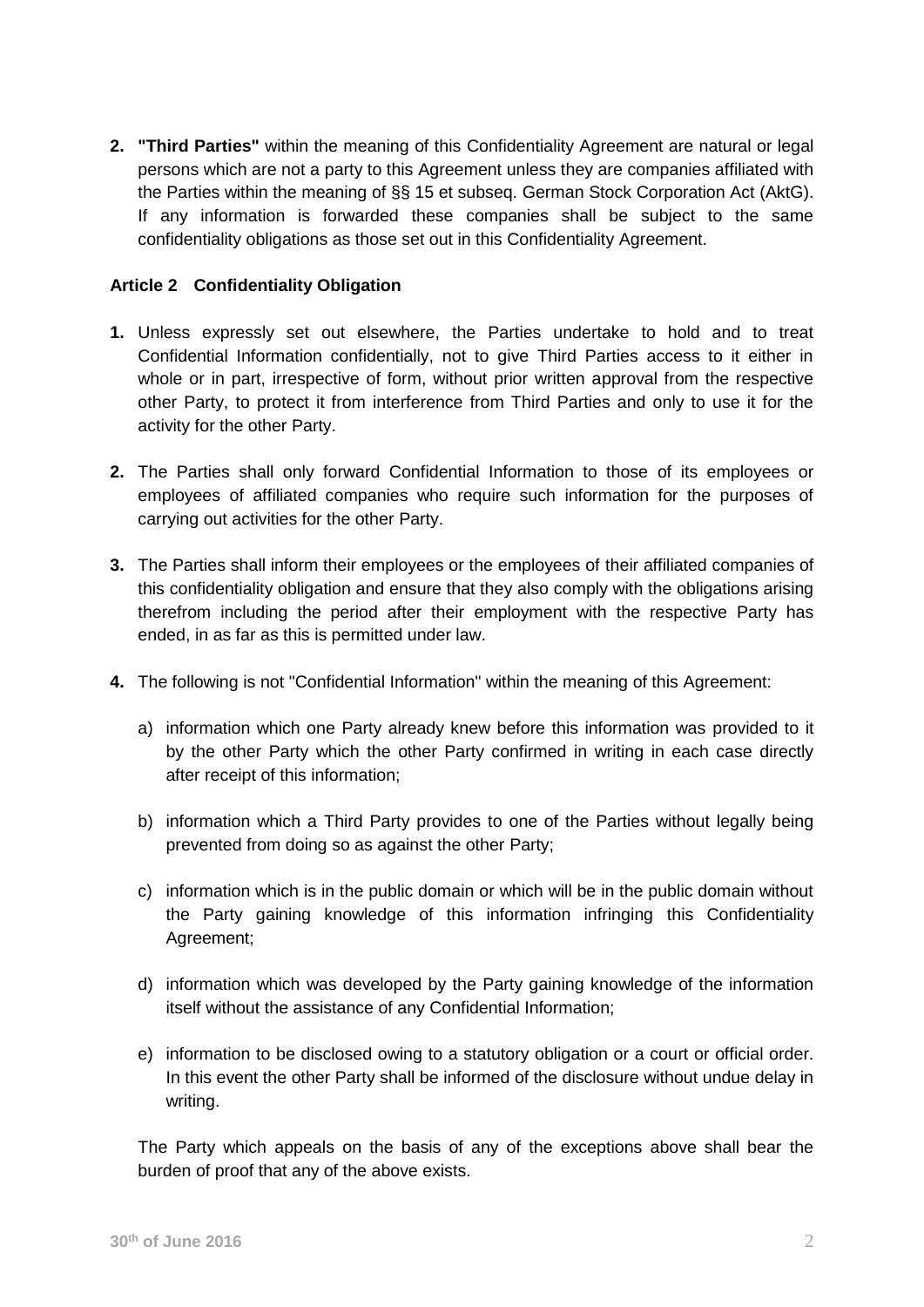# **Article 3 No Further Rights Granted**

Both Parties acknowledge that this Agreement neither intends nor can be construed to the effect that one Party shall be granted any rights or a licence in Confidential Information transferred or in any industrial property rights of the respective other Party.

# **Article 4 Return of Confidential Information**

Any Confidential Information of one Party which is recorded in writing shall be returned by the respective other Party at the end of this Confidentiality Agreement or on written demand from the respective other Party at any other point without undue delay. This applies also to all copies and notes which have their origin in the Confidential Information. The Party providing the information is not entitled to refuse performance or retain any right in such documents unless a right to this effect has been ruled final and absolute by a court of law or has been acknowledged in a given case. Confidential Information which has been saved electronically shall be destroyed by each Party at the end of the Confidentiality Agreement or on written demand from the respective other Party. This destruction shall be confirmed in writing without undue delay to the respective other Party. The two Parties shall continue to keep strictly confidential all Confidential Information provided verbally.

## **Article 5 Succession in Title**

This Confidentiality Agreement is also binding on the legal successors of the Parties.

#### **Article 6 Term of Confidentiality Agreement**

This Confidentiality Agreement shall come into force on signature by both Parties. It may be terminated in writing by either Party with a notice period of six months to the end of the quarter. The obligations and provisions in this Confidentiality Agreement shall continue to apply in full effect for a period of five (5) years after the Confidentiality Agreement has been terminated.

#### **Article 7 Legal Consequences**

The Contractual Partner is aware that the breach of operating and business secrets is a punishable offence under §§ 17 and 18 German Unfair Competition Act (UWG) and that it may carry a prison sentence of up to five years.

#### **Article 8 Applicable Law/Venue**

- **1.** This Confidentiality Agreement shall be governed by the laws of the Federal Republic of Germany.
- **2.** All disputes from or in connection with this Confidentiality Agreement shall be subject to the exclusive jurisdiction of the courts competent at the registered seat of Nemak.